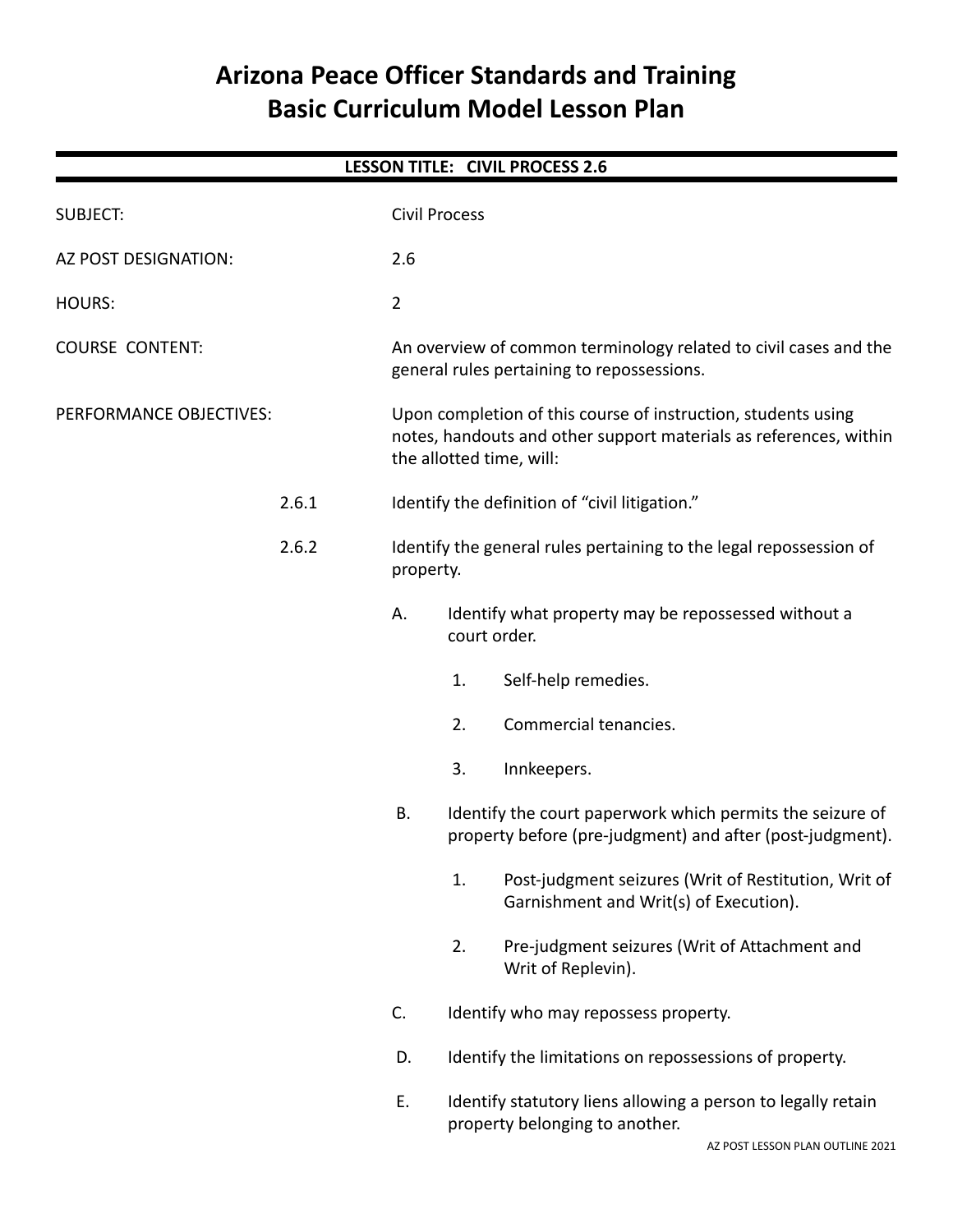| <b>CIVIL PROCESS</b><br><b>LESSON TITLE:</b>                                                                                                                                                                                                                                                                                                                                                                            |                                                                                                                                                                                                                                                             | PAGE: 2                                                                                                                                                                                                                                                          |  |
|-------------------------------------------------------------------------------------------------------------------------------------------------------------------------------------------------------------------------------------------------------------------------------------------------------------------------------------------------------------------------------------------------------------------------|-------------------------------------------------------------------------------------------------------------------------------------------------------------------------------------------------------------------------------------------------------------|------------------------------------------------------------------------------------------------------------------------------------------------------------------------------------------------------------------------------------------------------------------|--|
| DATE FIRST PREPARED:                                                                                                                                                                                                                                                                                                                                                                                                    | <b>June 2002</b>                                                                                                                                                                                                                                            |                                                                                                                                                                                                                                                                  |  |
| PREPARED BY:                                                                                                                                                                                                                                                                                                                                                                                                            | <b>SME Committee</b>                                                                                                                                                                                                                                        |                                                                                                                                                                                                                                                                  |  |
| <b>REVIEWED - REVISED:</b><br><b>REVIEWED - REVISED:</b><br><b>REVIEWED - REVISED:</b><br><b>REVIEWED - REVISED:</b><br><b>REVIEWED - REVISED:</b><br><b>REVIEWED - REVISED:</b><br><b>REVIEWED - REVISED:</b><br><b>REVIEWED - REVISED:</b><br>REVIEWED - REVISED:<br>REVIEWED - REVISED:<br>REVIEWED - REVISED:<br>AZ POST - APPROVAL:<br>AZ POST - APPROVAL:<br>AZ POST - APPROVAL:<br><b>INSTRUCTOR REFERENCES:</b> | <b>SME Committee</b><br>Lt. Harold Brady - SME Co-Chair<br><b>SME Committee</b><br><b>SME Committee</b><br><b>SME Committee</b><br><b>SME Committee</b><br><b>SME Committee</b><br>AZPOST (DocX)<br><b>Steve Enteman</b><br><b>Mandy Faust</b><br>Lori Wait | DATE: May 2002<br>DATE: July 2002<br>DATE: October 2006<br>DATE: June 2010<br>DATE: November 2011<br>DATE: August 2019<br>DATE: December 2020<br>DATE: January 2022<br>DATE:<br>DATE:<br>DATE:<br>DATE: August 2019<br>DATE: February 2021<br>DATE: January 2022 |  |
| <b>CLASS LEVEL:</b>                                                                                                                                                                                                                                                                                                                                                                                                     | Student                                                                                                                                                                                                                                                     |                                                                                                                                                                                                                                                                  |  |
| <b>TRAINING AIDS:</b>                                                                                                                                                                                                                                                                                                                                                                                                   |                                                                                                                                                                                                                                                             |                                                                                                                                                                                                                                                                  |  |
| <b>INSTRUCTIONAL STRATEGY:</b>                                                                                                                                                                                                                                                                                                                                                                                          | Interactive lecture and class discussion.                                                                                                                                                                                                                   |                                                                                                                                                                                                                                                                  |  |
| <b>SUCCESS CRITERIA:</b>                                                                                                                                                                                                                                                                                                                                                                                                | 70% or higher on a written, multiple-choice examination.                                                                                                                                                                                                    |                                                                                                                                                                                                                                                                  |  |
| <b>COMPUTER FILE NAME:</b>                                                                                                                                                                                                                                                                                                                                                                                              | 2.6 Civil Process                                                                                                                                                                                                                                           |                                                                                                                                                                                                                                                                  |  |
| DATE RELEASED TO THE SHARE FILE:                                                                                                                                                                                                                                                                                                                                                                                        | May 27, 2022                                                                                                                                                                                                                                                |                                                                                                                                                                                                                                                                  |  |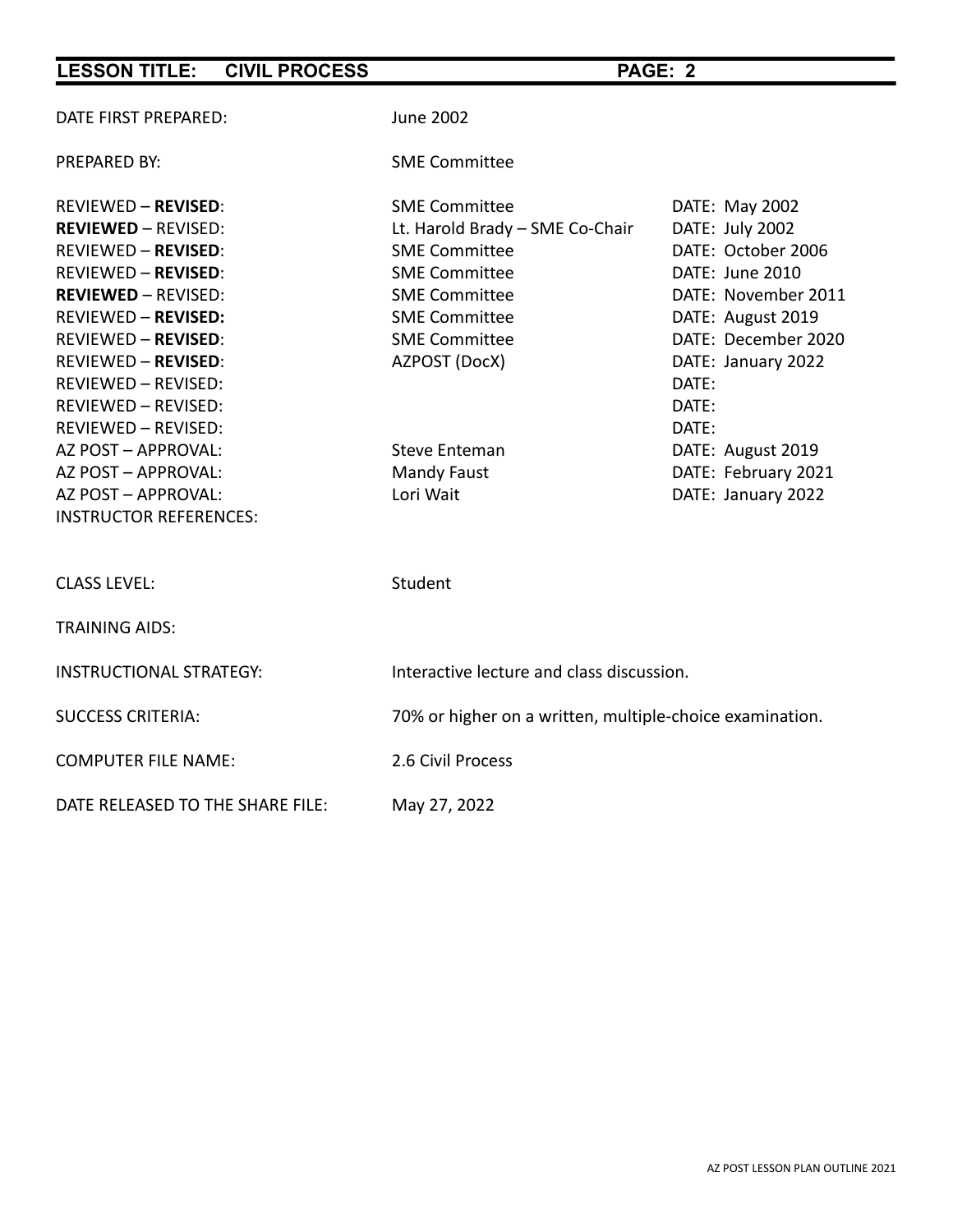### **I. INTRODUCTION**

- A. Instructor (self) introduction.
- B. Preview of performance objectives.

### **II. CIVIL PROCESS P. O. 2.6.1**

- A. Types of court actions: Criminal and civil.
	- 1. Criminal actions are prosecutions of individuals by the state or federal government for public offenses.
	- 2. Civil litigation involves disputes between individuals or individuals and the state.
- B. Civil litigation.
	- 1. Definition: An action brought to enforce, redress or protect private rights. Civil litigation remedies private wrongs.
	- 2. Allows the court to become involved in resolving a civil dispute.
- C. It is important to recognize that under Arizona law, court orders relating to the possession or repossession of property may be served and enforced only by constables or county sheriffs and their deputies. (Municipal police officers do not have the statutory authority to execute writs of attachment, execution, replevin or restitution.)

## **III. GENERAL CONCEPTS PERTAINING TO THE LEGAL REPOSSESSION OF PROPERTY**

|    |                                                         | P. Q. 2.6.2   |  |
|----|---------------------------------------------------------|---------------|--|
| А. | Property that may be repossessed without a court order: | P. O. 2.6.2A  |  |
|    | Self-help remedies.                                     | P. O. 2.6.2A1 |  |

- a. Auto repossessions. (ARS 47-9503)
	- i. A creditor (the person or bank who loans money to buy the car) conditions the loan on a lien (security interest) in the property. *INSTRUCTOR NOTE: The instructor should ensure the students understand the concept of a lien. Generally, there are two (2) types of liens. A "Possessory lien", which is only created by statute, entitles the lien holder to keep the property until the lien is satisfied. A "recorded lien" on the other hand merely gives the lien holder a legal right over the property.*
	- ii. If the appropriate paperwork is completed and filed, the creditor becomes a secured party.
	- iii. A secured party can retake possession of collateral for a loan when the AZ POST LESSON PLAN OUTLINE 2021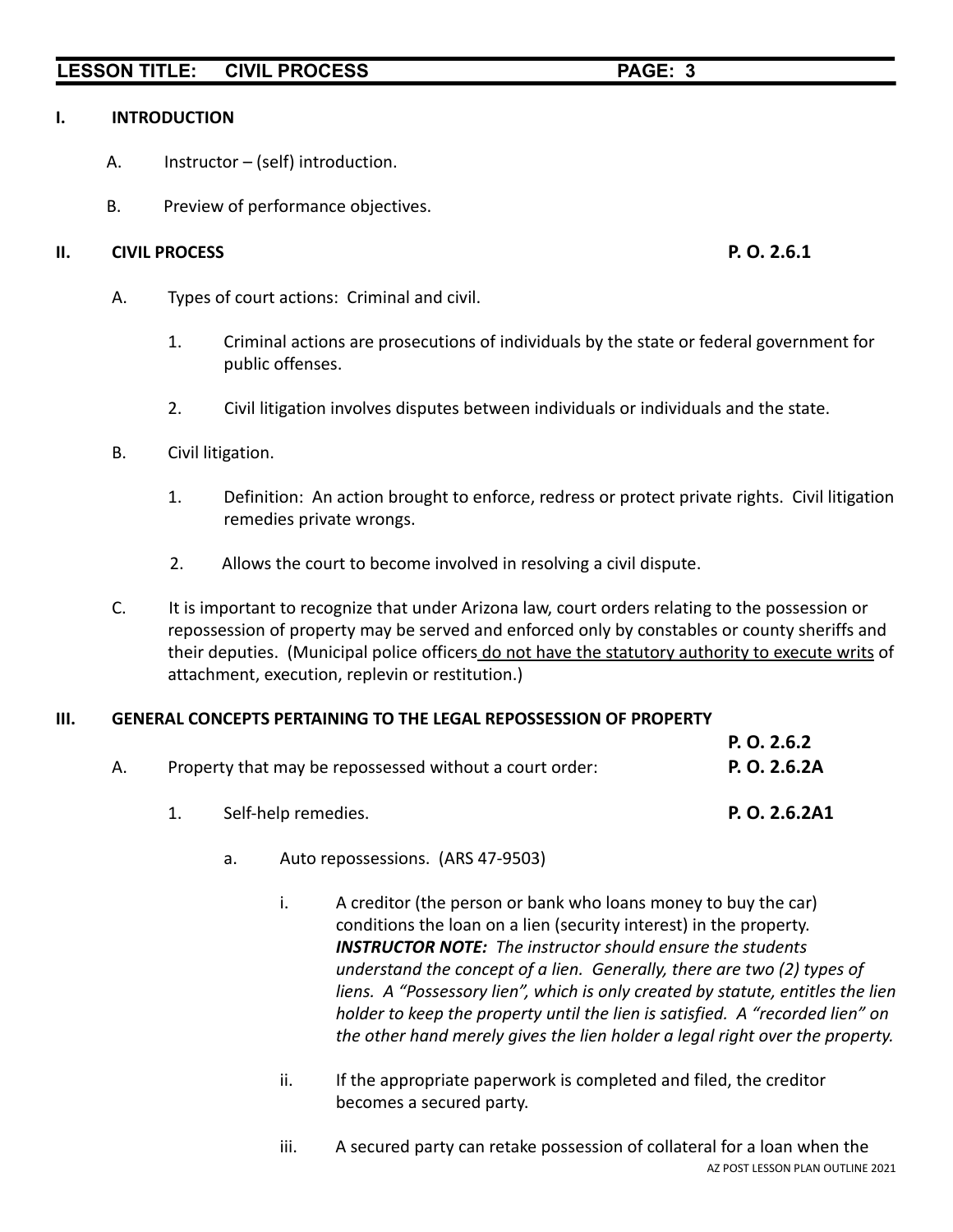contract for sale is breached (e.g., payments are not made) without a court order so long as it can be accomplished without a breach of the peace.

- b. A breach of the peace in this context includes such things as forcible entry (e.g., cutting a lock on a gate) onto a person's private property without consent and resistance (e.g., yelling and shouting) by the owner to the repossession.
	- i. The self-help repossession statute does not authorize the repossessor to violate the criminal code. Criminal violations that occur at the scene may be addressed as appropriate.
- 1. Commercial tenancies. (ARS 33-361) **P. O. 2.6.2A2**
	-
	- a. The rules relating to commercial property are very different from those relating to residential property.
	- b. Essentially, the written agreement between the parties establishes the entire relationship, including any remedies the parties may have. *INSTRUCTOR NOTE: Need to emphasize the huge difference between commercial and residential lockouts and they cannot/ should not get involved in commercial lease disputes.*
	- c. Unless altered by the lease, a commercial landlord may lock a commercial tenant out of the property five (5) days after rent is due and unpaid.
	- d. In addition, the commercial landlord will have a lien on the tenant's personal property at the site pending payment of the rent and other amounts due.
- 2. Innkeepers. **P. O. 2.6.2A3**
	- a. Innkeepers' liens are established by state law and provide hotels and motels renting to transient occupants. Innkeepers may place a lien on the property of a guest who does not pay for services rendered. (ARS 33-951 and 33-952)
	- b. A guest who has not paid and who refuses to leave the premises may be arrested for trespass (after a reasonable request by the management to leave).
- B. Property that may only be repossessed with a court order. **P. O. 2.6.2B**
	- 1. Residential landlord/tenant situations (Writ of Restitution). **P. O. 2.6.2B2**
		- a. A Writ of Restitution is employed to enforce a judgment to recover the possession of land.
		- b. It commands the sheriff or constable to enter the land and give possession of it to the person entitled to it under the judgment. ( Emphasize sheriff or constable and distinguish police)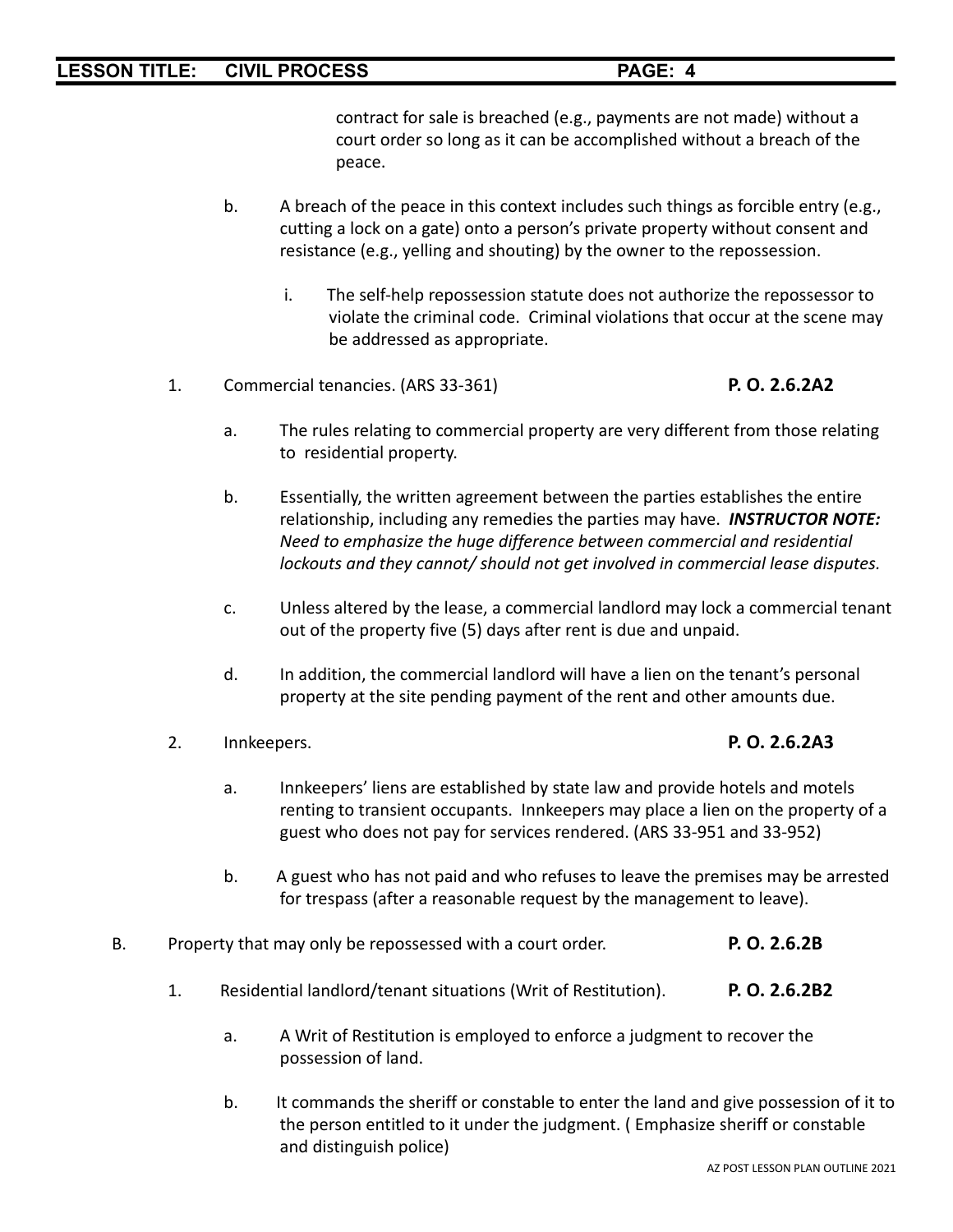- c. Force may be used by the sheriff or constable to enter a house or apartment to evict the residents.
- d. Only used where the right of possession has been fully determined by a court judgment or decree and when the defendant refuses to give up possession.
- 2. Pre-judgment seizures (Writ of Attachment and Replevin). (ARS 12-1521 through 12-1538) **P. O. 2.6.2B1**
	- a. An order that may include taking or seizing property to bring it under control of the court prior to final judgment in the case.
	- b. The purpose of attachment, including garnishment, is to hold the property of the defendant as security for the satisfaction of any judgment the plaintiff may recover against the defendant in a suit pending on a contract, express or implied, for the direct payment of money.
	- c. Levied in the same manner as Writ of Execution (see 3.b.). (ARS 12-1530)
- 3. Post-judgment seizures. **P. O. 2.6.2B1**

- a. Writ of Garnishment. (ARS 12-1570 through 12-1603)
	- i. A proceeding in which a creditor (the party allegedly owed money by the defendant) seeks to control the property or money of a third party, owed by the third party to the defendant.
	- ii. A Writ of Garnishment seeks to satisfy a debt out of property in possession of a third party.
	- iii. Usually used by a creditor to seize wages, the contents of bank accounts and stocks and bonds.
- b. Writ of General and Special Execution. (ARS 12-1551 through 12-1556)
	- i. A Writ of General Execution is an order to enforce the judgment of a court.
	- ii. This court order directs a sheriff, or other appropriate official, to enforce a judgment through the process of execution.
	- iii. Judgment is executed by the official taking custody of a sufficient amount of the defendant's property to be sold at auction to satisfy the judgment.
	- iv. The order may be used to seize non-exempt items such as real property, personal property, livestock, shares of stock or partnership interests.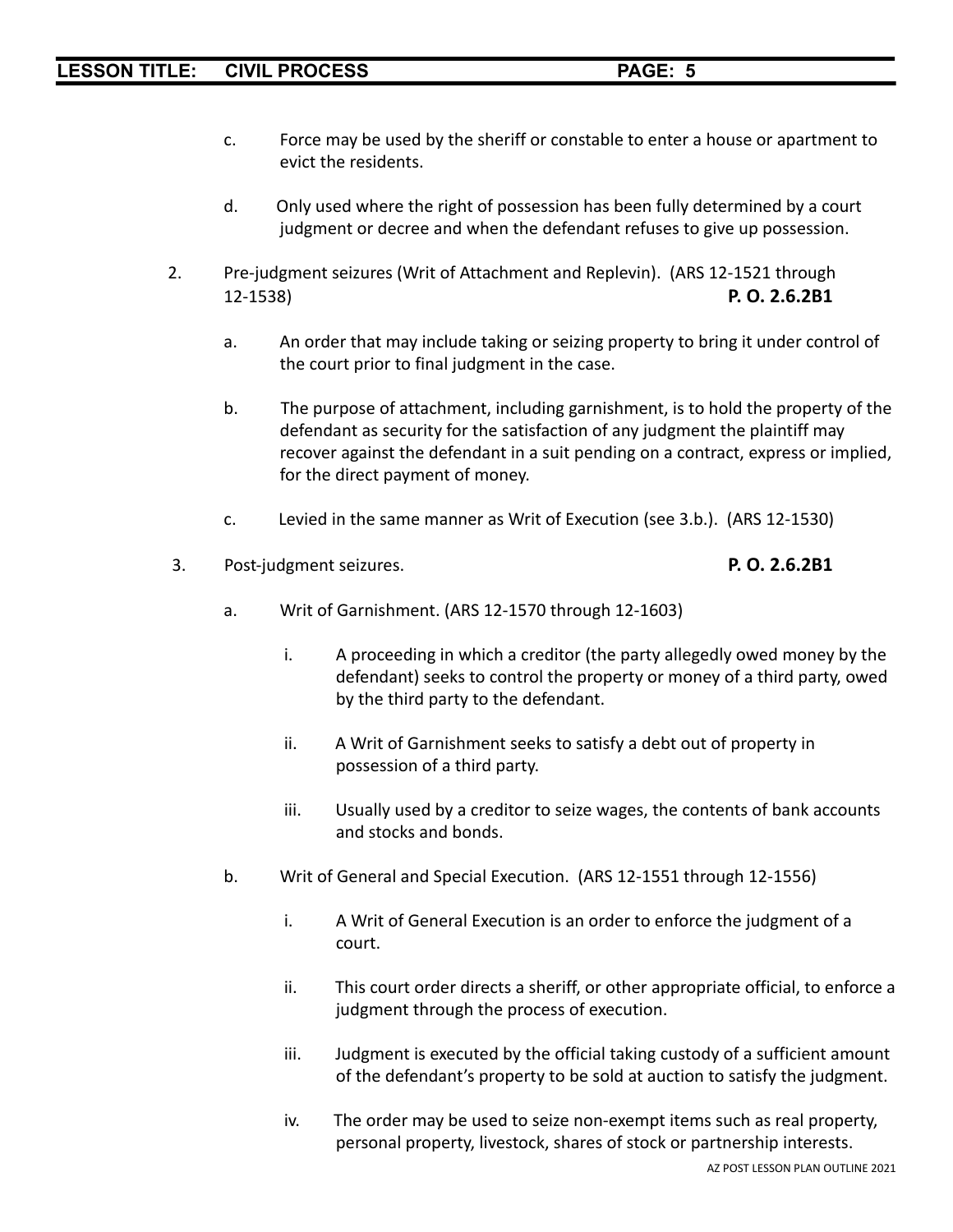- v. A Writ of Special Execution will be to seize a specific item and return it to the entitled party or sell it per the order.
- c. Writ of Replevin An action whereby the owner, or person entitled to repossession of goods, may recover those goods from one who has wrongfully taken or detained them. (ARS 12-1301 through 12-1314)
- C. Identify who may repossess property. **P. O. 2.6.2C**
	- 1. Self-help or repossessions see the previous discussion of auto repossessions, commercial tenancies and innkeepers.
	- 2. Court-ordered repossessions the court order directs the sheriff or constable to repossess the property using Writs of Attachment (pre-judgment), Execution (post-judgment), Restitution or Garnishment.
- D. Identify the limitations on repossessions of property. **P. O. 2.6.2D**
	- 1. Self-help repossessions see the previous discussion of auto repossessions, commercial tenancies and innkeepers.
	- 2. Court-ordered repossessions.
		- a. No use of force permitted unless it is a Writ of Restitution (e.g., a deputy cannot force entry to execute a Writ of General or Special Execution).
		- b. The officer is only allowed, when completing a Writ of Execution, to seize an amount of property sufficient to satisfy the judgment. Reasonable care must be taken to seize enough to satisfy the judgment and no more.
			- i. It is unclear as to how an officer can determine value. Unless the order specifically articulates the property to be taken, officers should not engage in making this determination.
		- c. Deputies need to take reasonable steps to protect the property that is seized.
- E. Identify statutory liens allowing a person to legally retain property belonging to another.

## **P. O. 2.6.3E**

- 1. Towed vehicles in Arizona, a tow company that has towed a vehicle from public or private property has no right to keep the vehicle until paid, except in two (2) situations: (ARS 28-872)
	- a. If the tow was directed by a law enforcement officer.
	- b. If the tow was done by an express agreement between the owner and a garage, repair station or service station.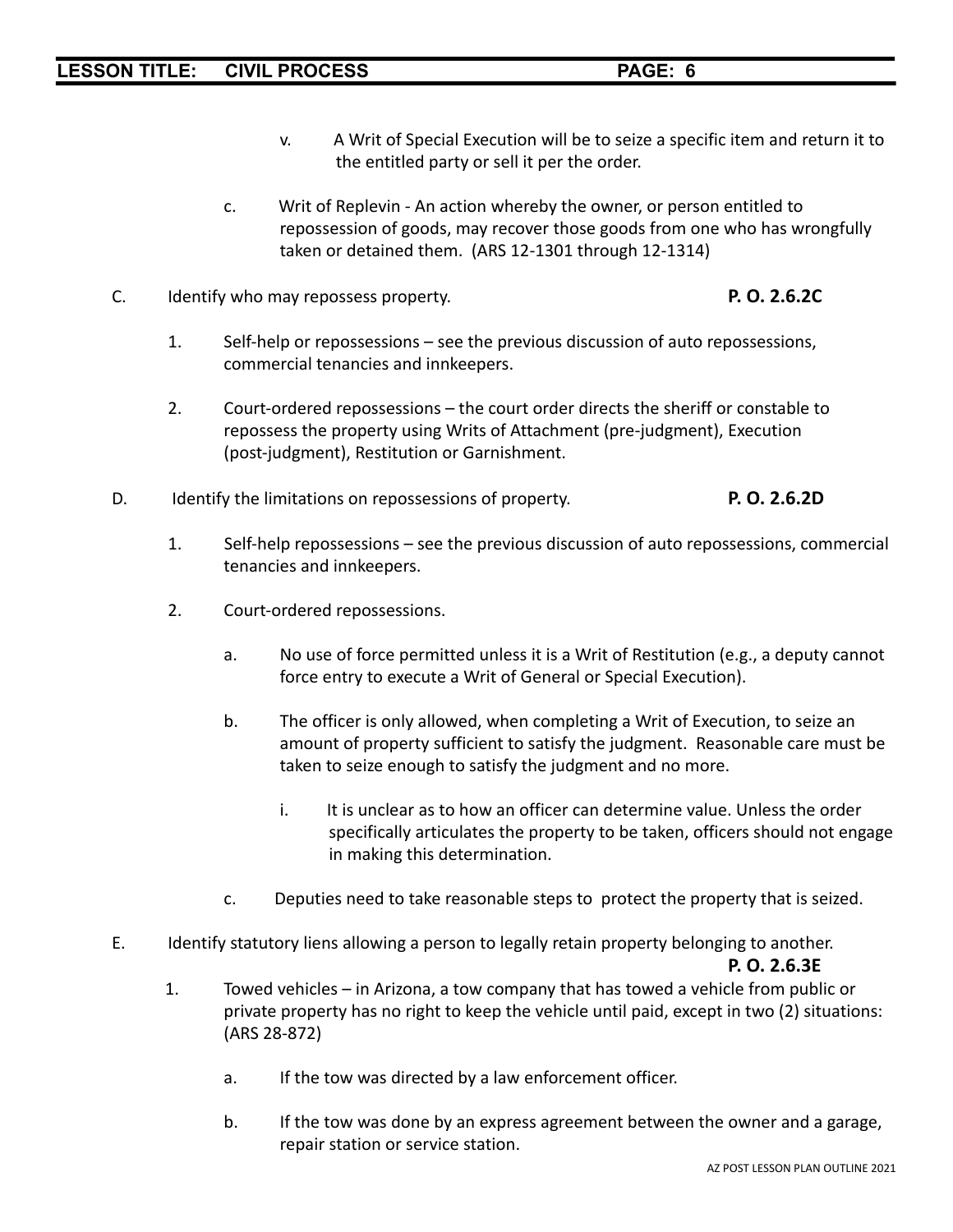- 2. Garage liens (Mechanic's Lien). (ARS 33-1022)
	- a. This lien is not the right to record the amount owed on the title as you would with a car loan; it is the right to retain possession of the motor vehicle until the charges are paid.
	- b. The charges must be agreed to by both parties in order for the lien (right to possession) to exist; however, there does not have to be a written agreement.
- 3. Material and labor liens on personal property. (ARS 33-1021)
	- a. This lien is the right to retain possession of the property until the charges are paid.
	- b. There is no statutory requirement that the charges be agreed to by both parties or even that the amount of the charges be reasonable.

## **IV. OTHER CIVIL PROCESS**

- A. Order of Protection. (ARS 13-3602)
	- 1. A court order restraining a person from committing an act of domestic violence.
	- 2. The court may issue if there is reason to believe that the defendant may commit an act of domestic violence or has committed an act of domestic violence (usually within one (1) year).
	- 3. The court may grant one (1) party use and exclusive possession of residence upon showing that there is reasonable cause to believe that physical harm may otherwise result.
	- 4. The party who does not have use and possession of the residence may return on one (1) occasion with a peace officer to retrieve belongings.
	- 5. The court may restrain the defendant from contacting the plaintiff, or designated persons, and from coming near the residence or designated locations where the victim, or another protected party, might frequent.
	- 6. The court may prohibit the defendant from possessing or purchasing firearms during the pendency of the court order.
	- 7. The court may require the defendant to complete a domestic violence treatment program.
- B. Injunctions. (Arizona Rules of Civil Procedure, Rule 65)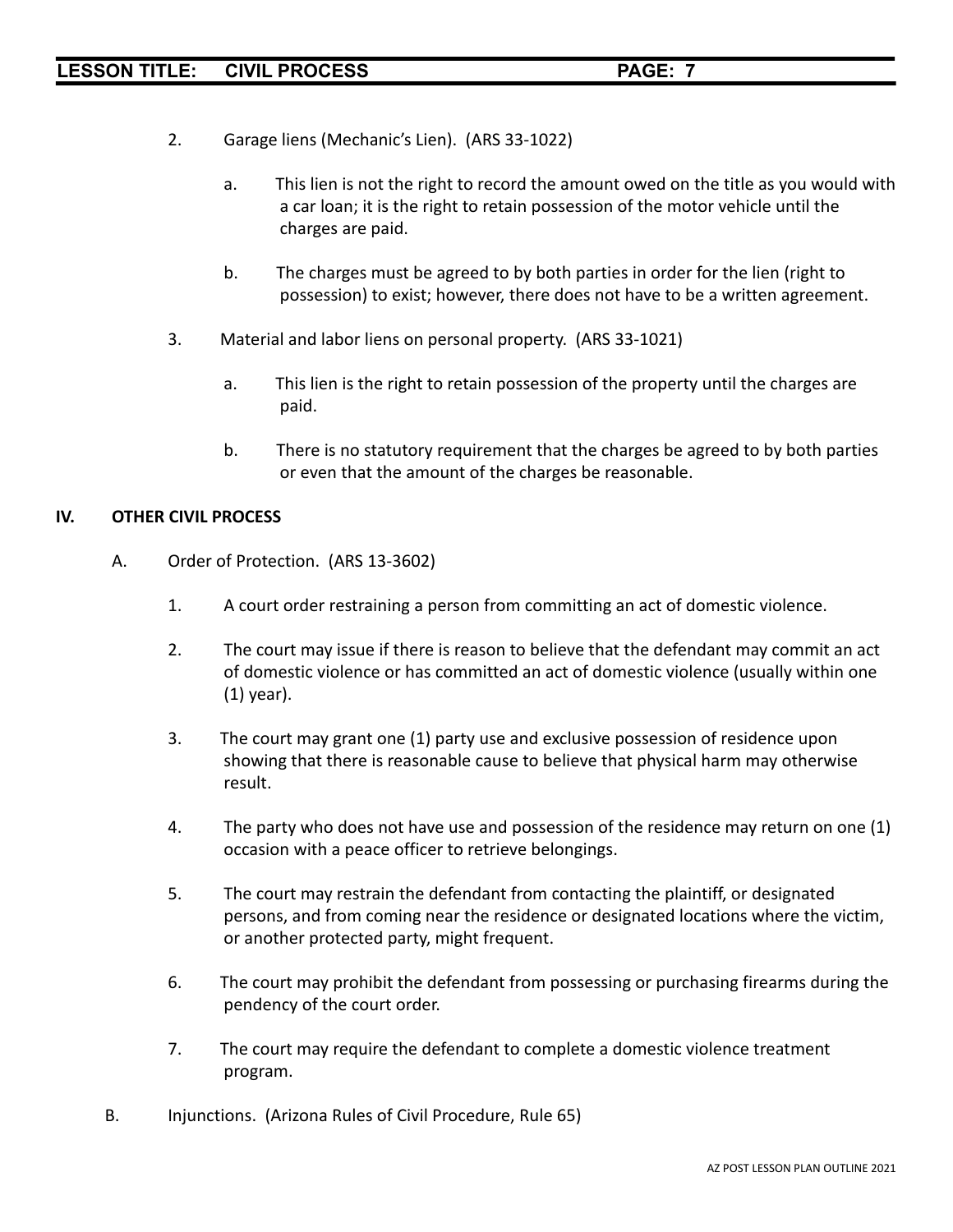- 1. A court order prohibiting someone from doing some specified act or commanding someone to undo some wrong or injury.
- 2. Must give the reasons for its issuance and must be specific. ( ARS 12-1801)
- 3. Injunction against harassment: Used in situations where an order of protection cannot be issued because parties were not previously married, did not reside together, etc.
- 4. Injunctions against workplace harassment.
- C. Disobedience may be punished by an arrest warrant for contempt of court. (ARS 13-2810)
- D. Interference with judicial proceedings (Class 2 misdemeanor).

## **V. LANDLORD-TENANT ACT**

- A. There are three (3) separate statutory enactments that govern landlord-tenant relationships. Each of these acts defines both the rights and obligations of the landlord and the tenant.
	- 1. Residential Landlord and Tenant Act (A.R.S. §§33-1301 through 1377).
	- 2. Mobile Home Parks Residential Landlord and Tenant Act (A.R.S. §§33-1401 through 33-1417).
	- 3. Recreational Vehicle Space Rental Act (A.R.S. §§33-2100 through 33-2117).
- B. These acts do not cover transient occupancy in hotels or motels. Transient occupants staying at a hotel or motel is covered by the laws related to innkeepers.
- C. The Residential Landlord and Tenant Act also does not apply to:
	- 1. Residence at an educational or medical institution.
	- 2. Occupancy under a contract for sale.
	- 3. An apartment manager or custodian being "paid" with the rental of an apartment.
	- 4. Fraternities and sororities.
	- 5. Federally regulated public housing.
	- 6. Owners of condos or cooperatives.
- D. Evictions can be accomplished only after the landlord has received a Writ of Restitution. Writs of Restitution are directed to the sheriff or a constable.
- E. A landlord cannot lock out a tenant for non-payment of rent unless the landlord possesses a